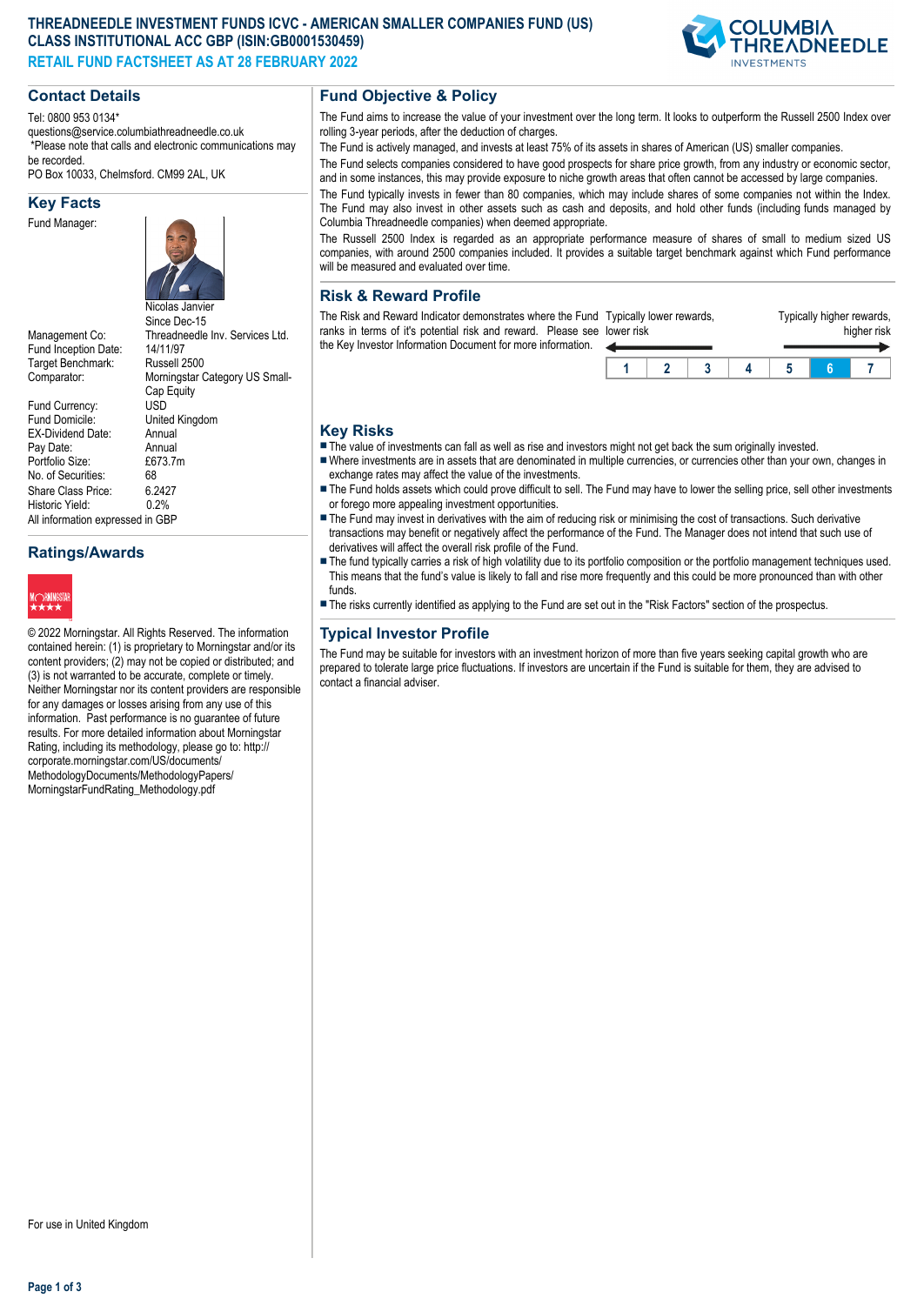# **Holdings & Asset Allocation**

**Top 10 Holdings (%)**

| <b>TOD TO HOIGHTQS (%)</b>                  |        |
|---------------------------------------------|--------|
| <b>Security Name</b>                        | Weight |
| Virtu Financial, Inc. Class A               | 4.1    |
| Carriage Services Inc.                      | 3.9    |
| <b>CONMED Corporation</b>                   | 3.7    |
| WillScot Mobile Mini Holdings Corp. Class A | 3.4    |
| Avista Corporation                          | 3.3    |
| <b>Teradata Corporation</b>                 | 3.0    |
| Newpark Resources, Inc.                     | 3.0    |
| Houlihan Lokey, Inc. Class A                | 2.9    |
| Kontoor Brands, Inc.                        | 2.8    |
| Schnitzer Steel Industries, Inc. Class A    | 2.6    |
| <b>Total</b>                                | 32.7   |

#### **Weightings (%)**

| 116191101193 (707             |             |              |             |
|-------------------------------|-------------|--------------|-------------|
| <b>Sector</b>                 | <b>Fund</b> | <b>Index</b> | <b>Diff</b> |
| <b>Financials</b>             | 15.8        | 15.4         | 0.4         |
| <b>Consumer Discretionary</b> | 15.8        | 11.6         | 4.2         |
| Information Technology        | 15.5        | 16.0         | $-0.4$      |
| <b>Industrials</b>            | 15.1        | 16.3         | $-1.2$      |
| <b>Health Care</b>            | 12.1        | 12.7         | $-0.5$      |
| <b>Materials</b>              | 7.5         | 5.9          | 1.5         |
| Energy                        | 5.6         | 5.0          | 0.5         |
| <b>Consumer Staples</b>       | 3.4         | 3.2          | 0.2         |
| Utilities                     | 3.3         | 2.6          | 0.7         |
| <b>Communication Services</b> | 3.0         | 2.7          | 0.3         |
| <b>Real Estate</b>            | 0.7         | 8.6          | $-7.9$      |
| Cash Equivalents              | 1.5         | --           | 1.5         |
| Cash                          | 0.7         | --           | 0.7         |
|                               |             |              |             |

## **Performance**

**Past Performance does not predict future returns. The return of your investment may change as a result of currency fluctuations if your investment is made in a currency other than that used in the past performance calculation.** 

#### **10 Years NAV (GBP)**



#### **Significant Events**

 $\triangle$  Indicates significant event. For detailed information on Fund Changes please see "Significant events - Threadneedle UK Regulated Funds" PDF available on https://www.columbiathreadneedle.com/en/ changes

# **Calendar Year Performance (GBP)**

|                           | 2021  | 2020  | 2019  | 2018    | 2017  | 2016  | 2015  | 2014 | 2013  | 2012  |
|---------------------------|-------|-------|-------|---------|-------|-------|-------|------|-------|-------|
| Share Class (Net)         | 27.4  | 28.2  | 27.0  | $-10.0$ |       | 36.5  | 2.8   | 19.2 | 38.0  | 6.5   |
| Comparator (Net)          | 20.0  | 20.8  | 23.1  | $-5.8$  | 5.2   | 40.6  | 2.6   | 10.6 | 36.3  | 8.6   |
| <b>Comparator Ranking</b> | 14/69 | 16/63 | 11/57 | 49/55   | 18/49 | 38/47 | 22/45 | 2/38 | 14/36 | 23/34 |
| Target Benchmark (Gross)  | 19.3  | 16.3  | 22.8  | -4.4    | 6.2   | 44.0  | 3.5   | 16.6 | 31.0  | 12.7  |

## **Annualised Performance (GBP) 12M Rolling Period (GBP)**

|                           | 1 YR  | 3 YR | <b>5 YR</b> | <b>10 YR</b> | $03/21 - 02/22$ | 03/20 -<br>02/21 | $03/19 -$<br>02/20 | $03/18 -$<br>02/19 | $03/17 -$<br>02/18 | $03/16 -$<br>02/17 | $03/15 -$<br>02/16 | $03/14 -$<br>02/15 | $03/13 -$<br>02/14 | $03/12 -$<br>02/13 |
|---------------------------|-------|------|-------------|--------------|-----------------|------------------|--------------------|--------------------|--------------------|--------------------|--------------------|--------------------|--------------------|--------------------|
| Share Class (Net)         | 6.0   | 19.  | 12.0        | 15.7         | 6.0             | 54.2             | 3.4                | 7.0                | $-2.4$             | 48.5               | $-3.4$             | 19.8               | 20.5               | 17.4               |
| Comparator (Net)          | 3.5   | 11.6 | 8.7         | 13.5         | 3.5             | 36.9             |                    | 8.9                | -0.5               | 48.7               | -4.9               | 14.5               | 18.4               | 17.6               |
| <b>Comparator Ranking</b> | 23/69 | 5/59 | 11/49       | 7/34         | 23/69           | 15/65            | 20/59              | 35/55              | 40/49              | 26/48              | 18/46              | 3/39               | 7/36               | 17/34              |
| Target Benchmark (Gross)  | 4.6   | 12.6 | 9.3         | 14.4         | 4.6             | 33.3             | 2.3                | 10.2               | $-0.6$             | 47.5               | $-0.2$             | 20.5               | 14.7               | 20.6               |

Source Morningstar UK Limited © 2022 as at 28/02/22. Based on the bid-to-bid and assuming income is reinvested including ongoing charges excluding entry and exit charges.

Index returns include capital gains and assume reinvestment of any income. The index does not include fees or charges and you cannot invest directly in it.

The Morningstar Categories for funds in the Europe/Asia/Africa universe include funds domiciled in Europe and/or traded on European Markets. Morningstar regularly reviews the category structure and the funds within each category to ensure that the system meets the needs of investors and keeps pace with market developments. The performance shown includes Open End Funds and Exchange Traded Funds only and is filtered by Primary Share Class in Morningstar UK Registered Funds Classification.

Annualised performance measures how much an investment has grown on average each year.12 month Rolling Period shows annualised average returns for the periods stated.